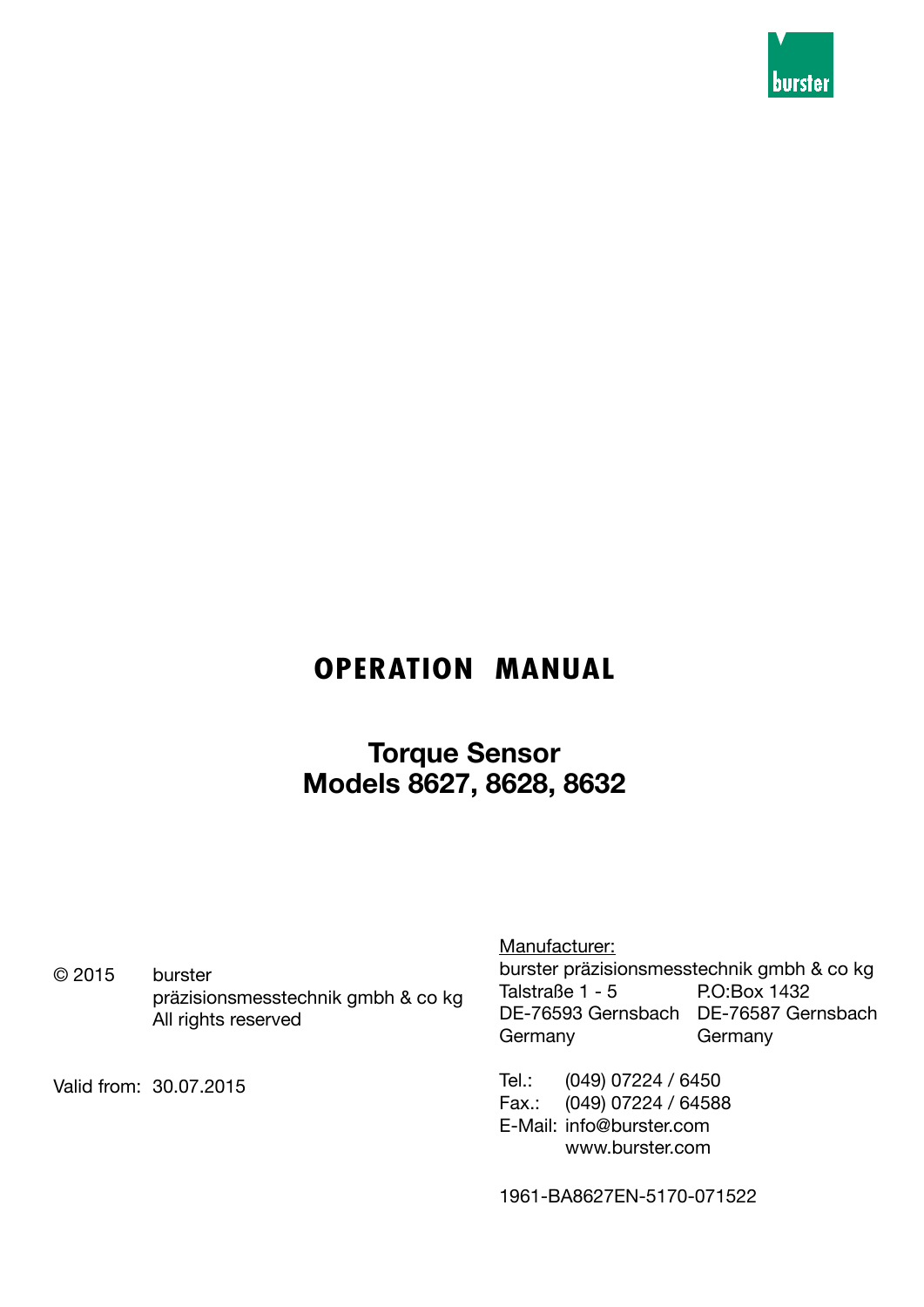

Exclusion of warranty liability for operating manuals

All information in the present documentation was prepared and compiled with great care and reproduced subject to effective control measures. No warranty is provided for freedom from errors. We reserve the right to make technical changes. The present information as well as the corresponding technical data can change without notice. Reproduction of any part of this documentation or its processing or revision using electronic systems is prohibited without the manufacturer's prior written approval.

Components, devices and measured value sensors made by burster praezisionsmesstechnik (hereinafter referred to as "product") are the results of targeted development and meticulous research. As of the date of delivery, burster provides a warranty for the proper condition and functioning of these products covering material and production defects for the period specified in the warranty document accompanying the product. However, burster excludes guarantee or warranty obligations as well as any liability beyond that for consequential damages caused by improper use of the product, in particular the implied warranty of success in the market as well as the suitability of the product for a particular purpose. Furthermore, burster assumes no liability for direct, indirect or incidental damages as well as consequential or other damages arising from the provision and use of the present documentation.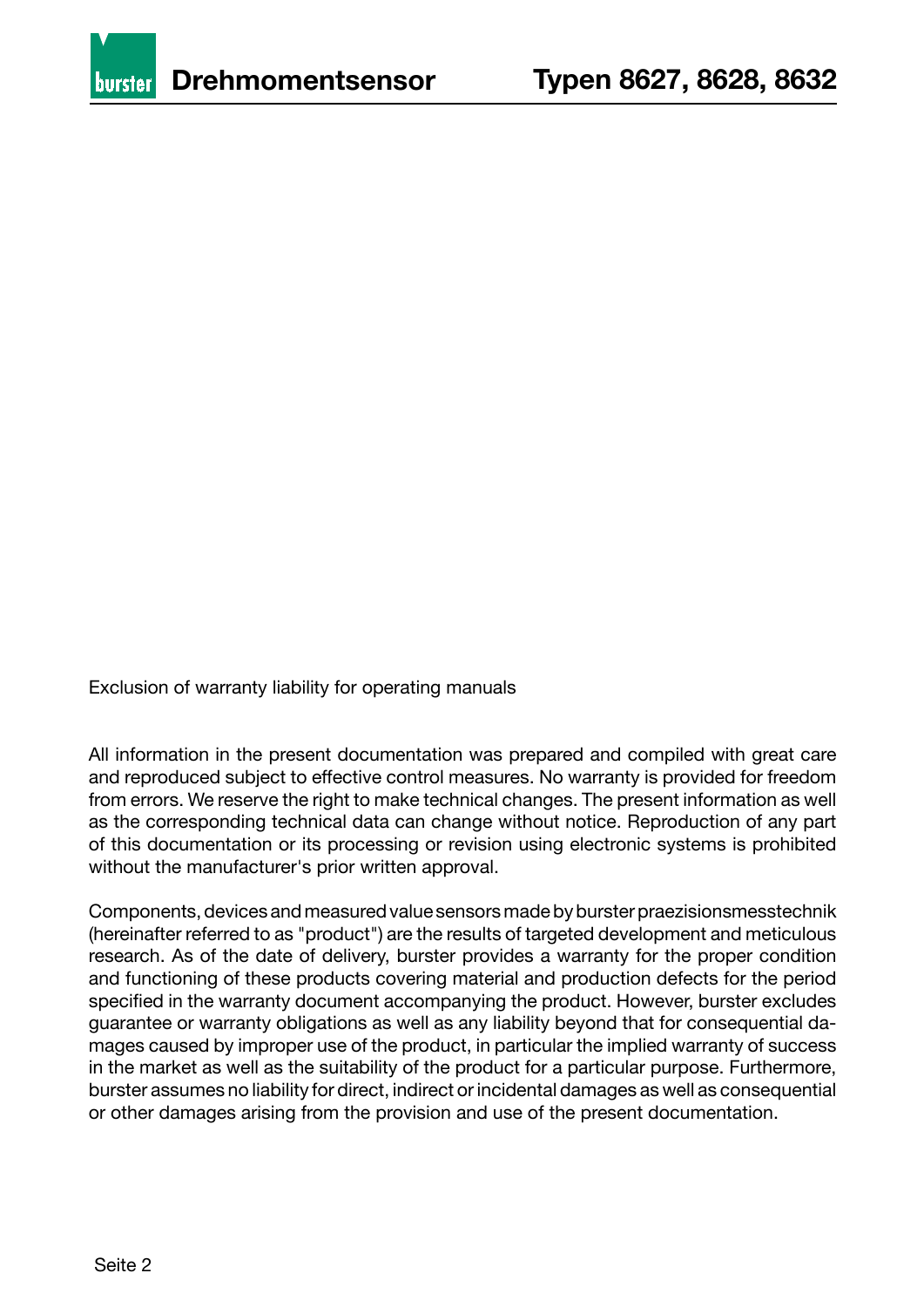# **Torque Sensors**

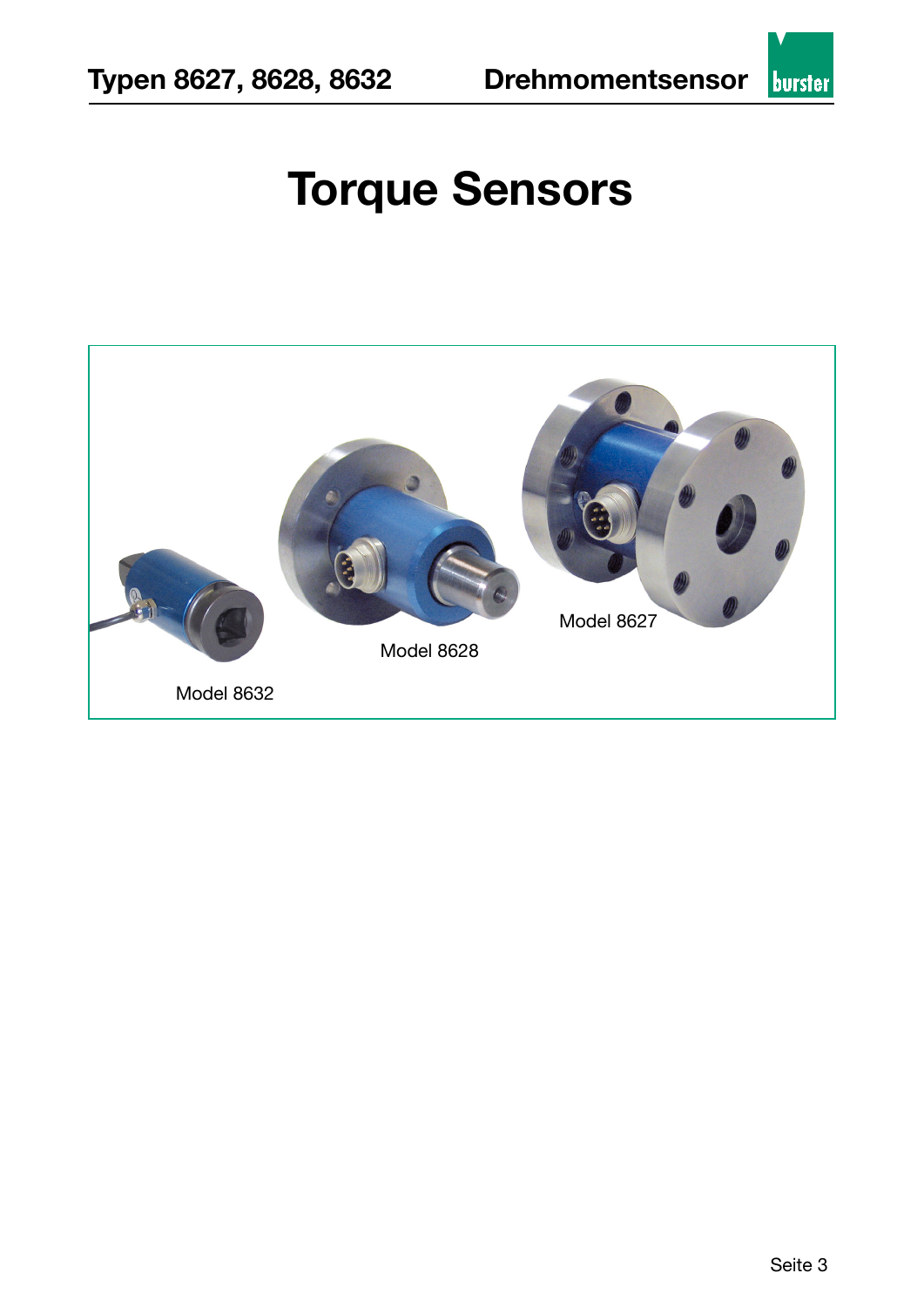

#### **References in this text**



#### **1.6 Warning notes; Page 8**

Attention must be paid to the accident prevention regulations of the trade associations. During operation the safety precautions must be serviceable.

#### **4. Mechanical assembly; Page 11**



**Caution:** During the assembly inadmissibly large forces may not act on the sensor or the coupling. At small torques (< 20 Nm) connect the sensor electrically during the assembly and observe the signal, the measurement signal may not exceed the limit values.



During the assembly, the sensor must be supported to protect it from falling down.



Caution at permutation of drive side and measuring side.



#### **4.1 Sensors up to 15 Nm; Page 11**

Sensor with nominal torques up to 15 Nm are very sensitive regarding overload; therefore treat the sensors with great caution.

#### **6.1 Engaging; Page 15**

The warm-up period of the torque sensor is approx. 5 min.



#### **6.4.2 Natural resonance; Page 16**

Operation of the device in natural resonance can lead to permanent damages.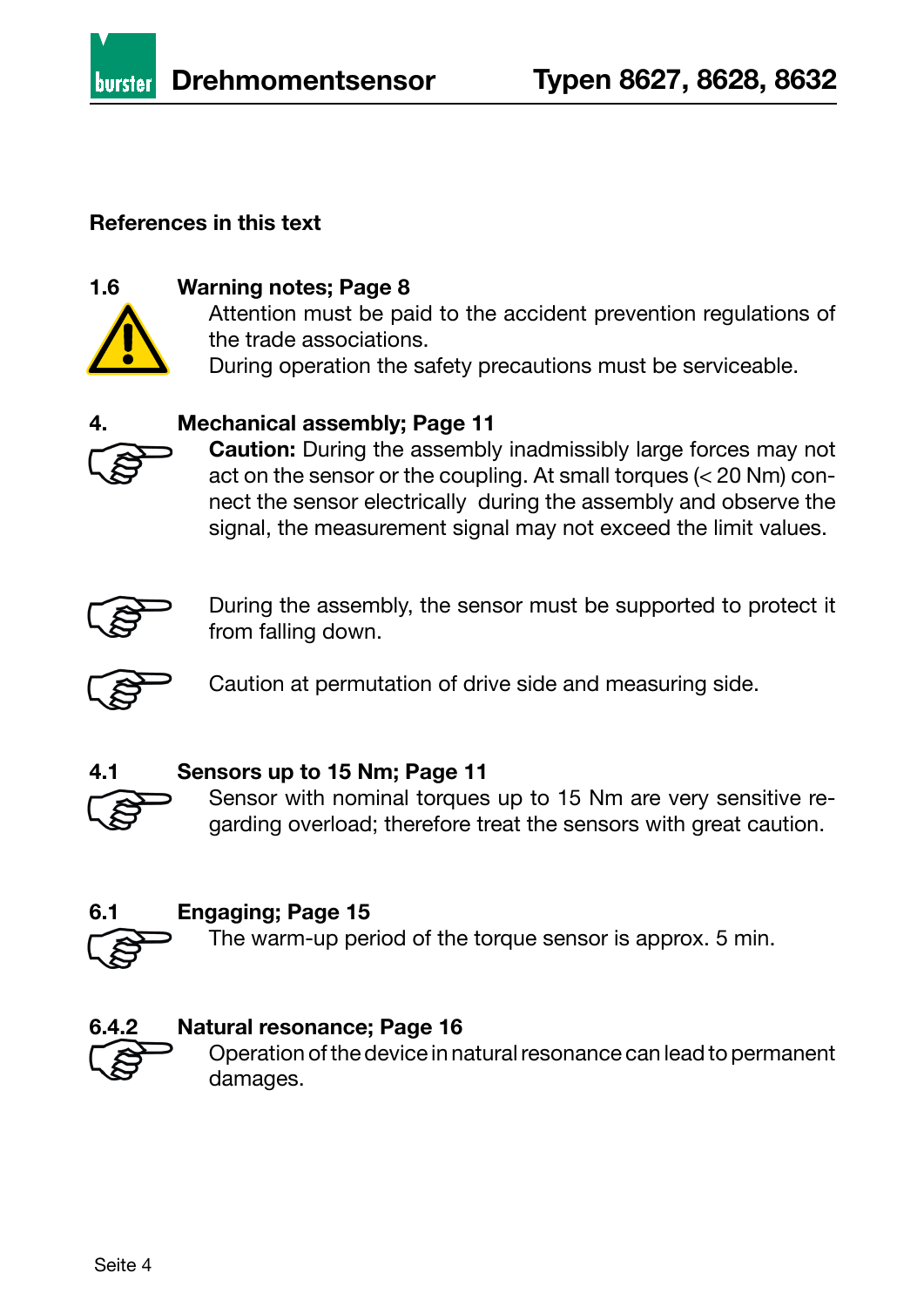## **Contents**

| 1.<br>1.1 | 1.2<br>1.3<br>1.4<br>1.5<br>1.6 |       |  |
|-----------|---------------------------------|-------|--|
| 2.        |                                 |       |  |
|           |                                 |       |  |
|           | 2.1                             |       |  |
|           | $2.2\,$                         |       |  |
| 3.        |                                 |       |  |
|           | 3.1                             |       |  |
|           | 3.2                             |       |  |
|           |                                 |       |  |
| 4.        |                                 |       |  |
|           | 4.1                             |       |  |
|           | 4.2                             |       |  |
|           | 4.3                             |       |  |
|           | 4.4                             |       |  |
|           |                                 |       |  |
| 5.        |                                 |       |  |
|           | 5.1                             |       |  |
|           | 5.2                             |       |  |
|           | 5.3                             | Cable |  |
|           | 5.4                             |       |  |
|           | 5.5                             |       |  |
|           | 5.6                             |       |  |
|           |                                 |       |  |
| 6.        |                                 |       |  |
|           | 6.1                             |       |  |
|           | 6.2                             |       |  |
|           | 6.3                             |       |  |
|           | 6.4                             |       |  |
|           |                                 |       |  |
|           |                                 |       |  |
|           | 6.5                             |       |  |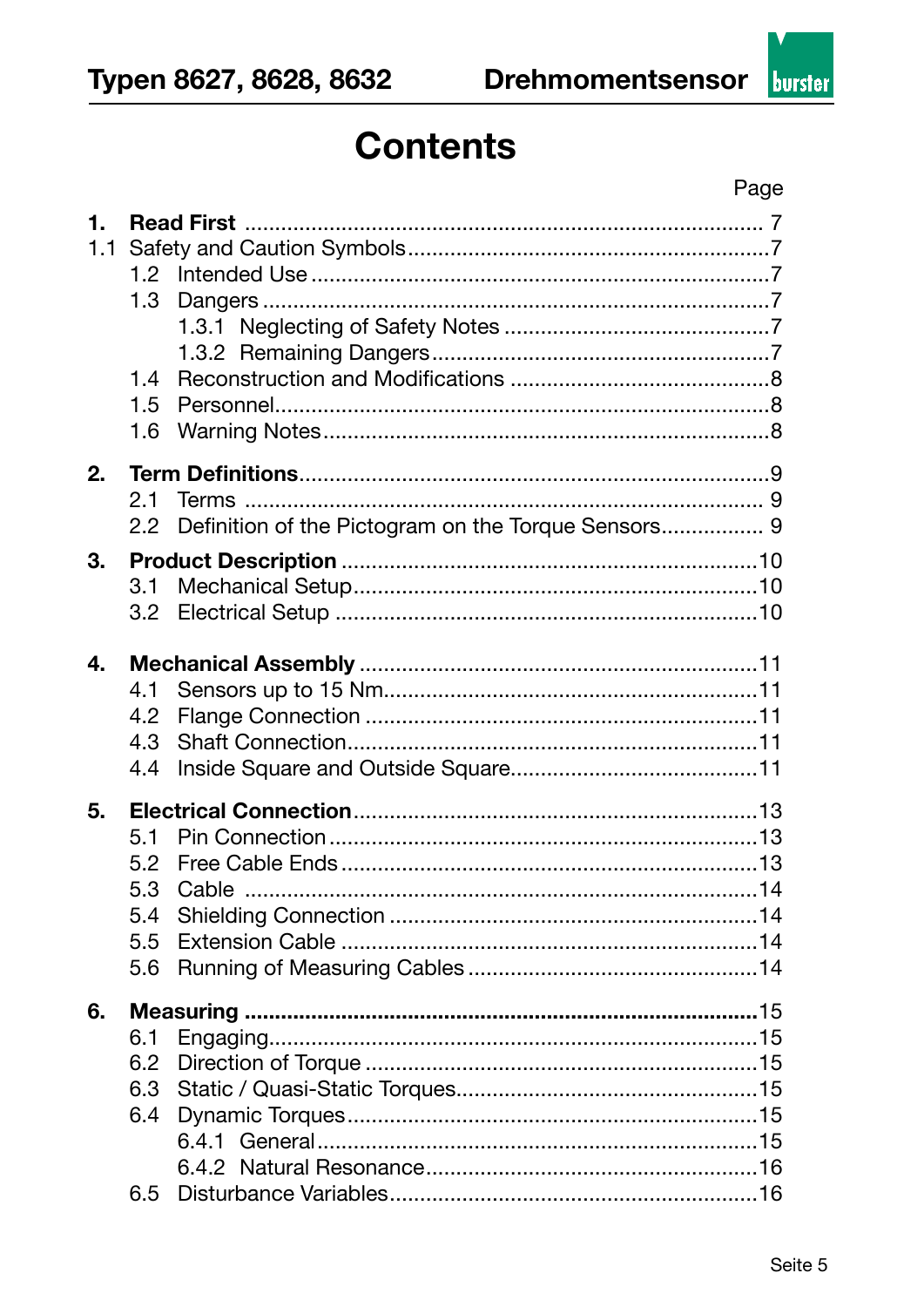**Drehmomentsensor** burster

| 8. |  |
|----|--|
| 8. |  |
|    |  |
|    |  |
|    |  |
|    |  |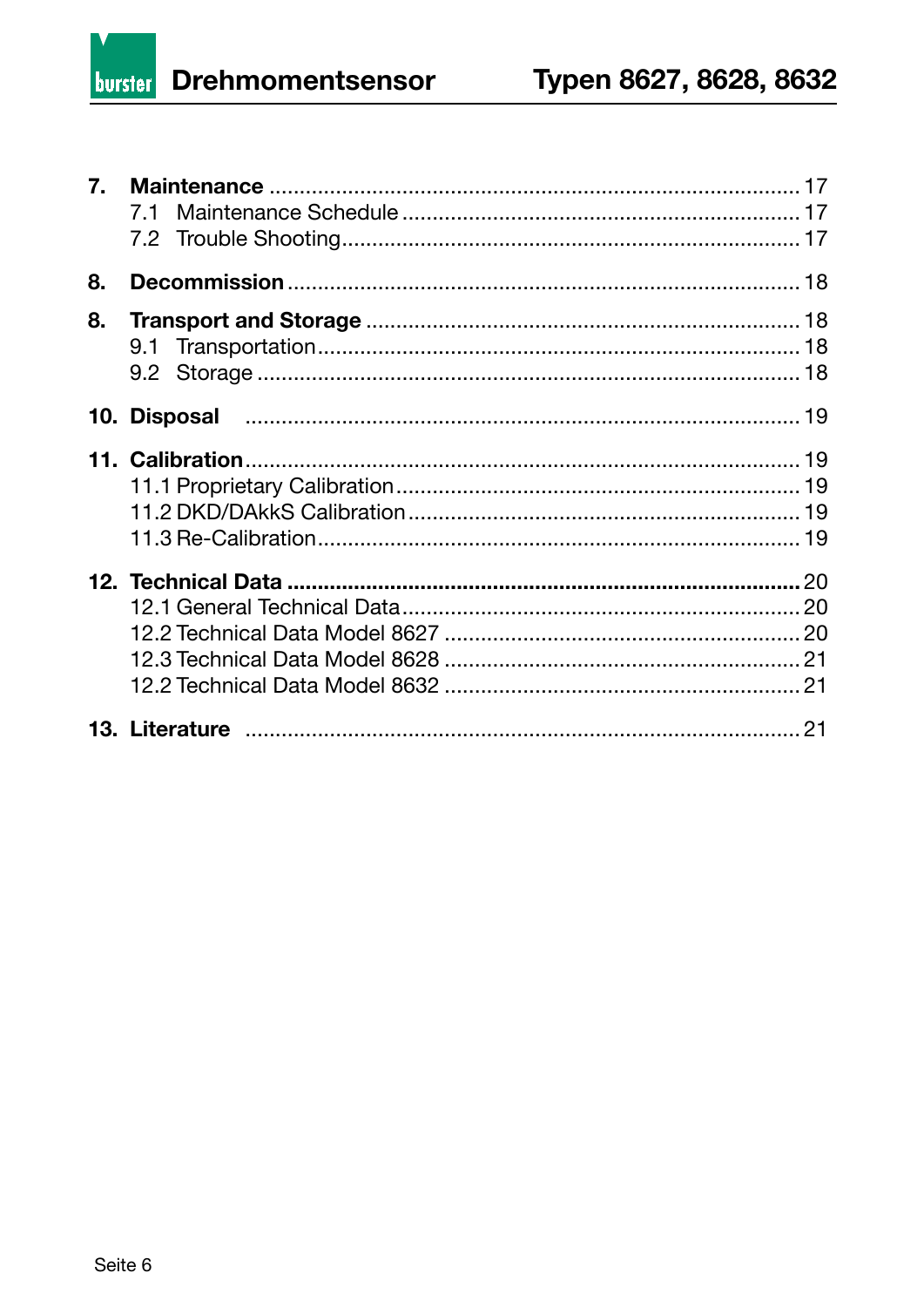

### **1.1 Safety and Caution Symbols**



**Note: Important points to be considered.**

#### **1.2 Intended Use**

Torque sensor are intended for the measurement of torques. This measured is further suitable for control tasks. The valid safety regulations should be absolutely respected. The torque sensors are not safety components in the sense of the intended use. The sensors need to be transported and stored appropriately. The assembly, commissioning and disassembly must take place professionally.

#### **1.3 Dangers**

The torque sensor is fail-safe and corresponding to the state of technology.

#### **1.3.1 Neglecting of Safety Notes**

At inappropriate use, remaining dangers can emerge (e.g. by untrained personnel). The operation manual must be read and understood by each person entrusted with the assembly, maintenance, repair, operation and disassembly of the torque sensor.

#### **1.3.2 Remaining Dangers**

The plant designer, the supplier, as well as the operation must plan, realize and take responsibility for safety-related interests for the sensor. Remaining dangers must be minimized. Remaining dangers of the torque measurement technique must be pointed out.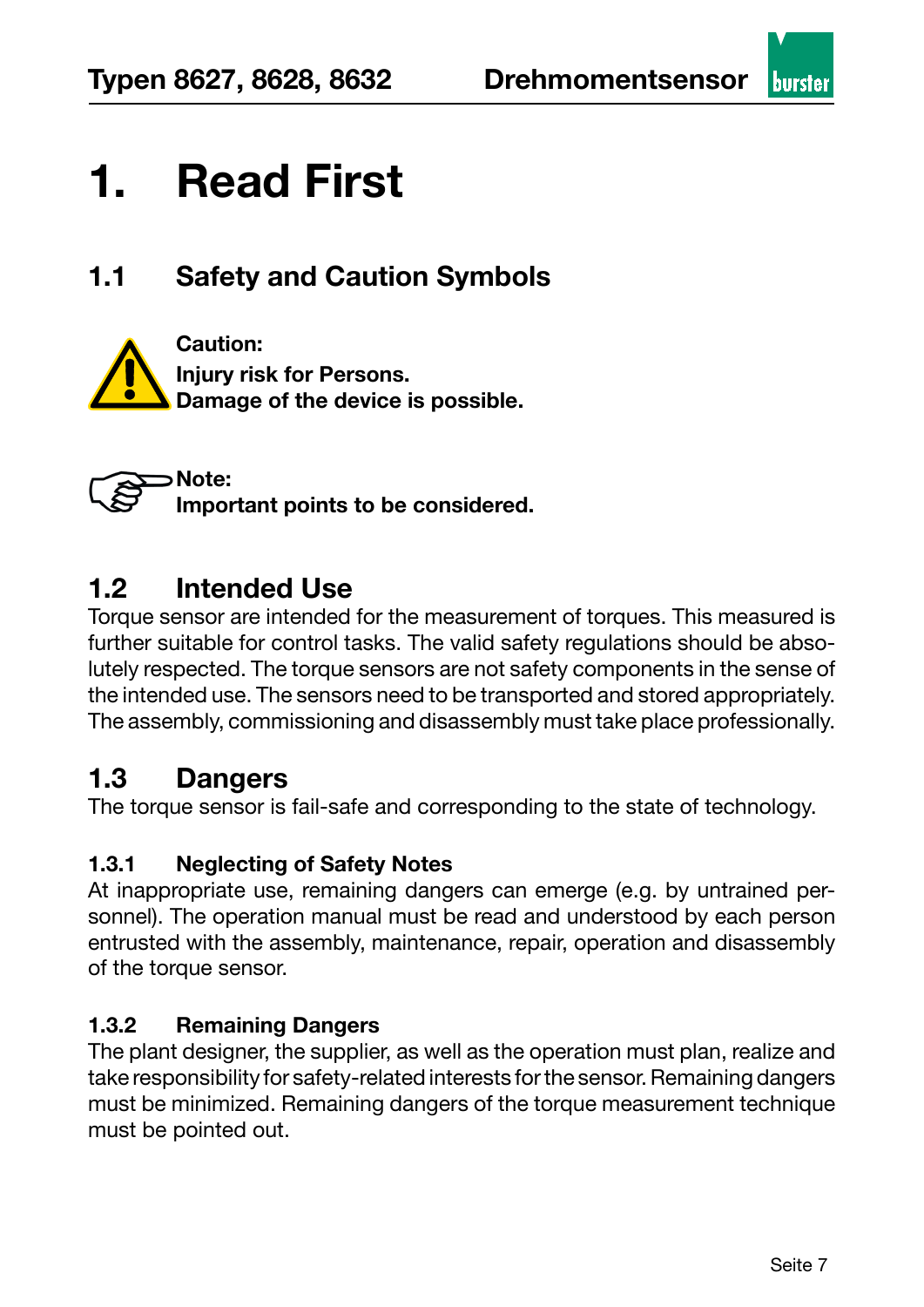#### **1.4 Reconstructions and Modifications**

Each modification of the sensors without our written approval excludes liability on our part.

### **1.5 Personnel**

The installation, assembly, commissioning, operation and the disassembly must be carried out by qualified only. The personnel must have the knowledge and make use of the legal regulations and safety instructions.

#### **1.6 Warning Notes**



Attention must be paid to the accident prevention regulations of the trade associations.

During operation the safety precautions must be serviceable.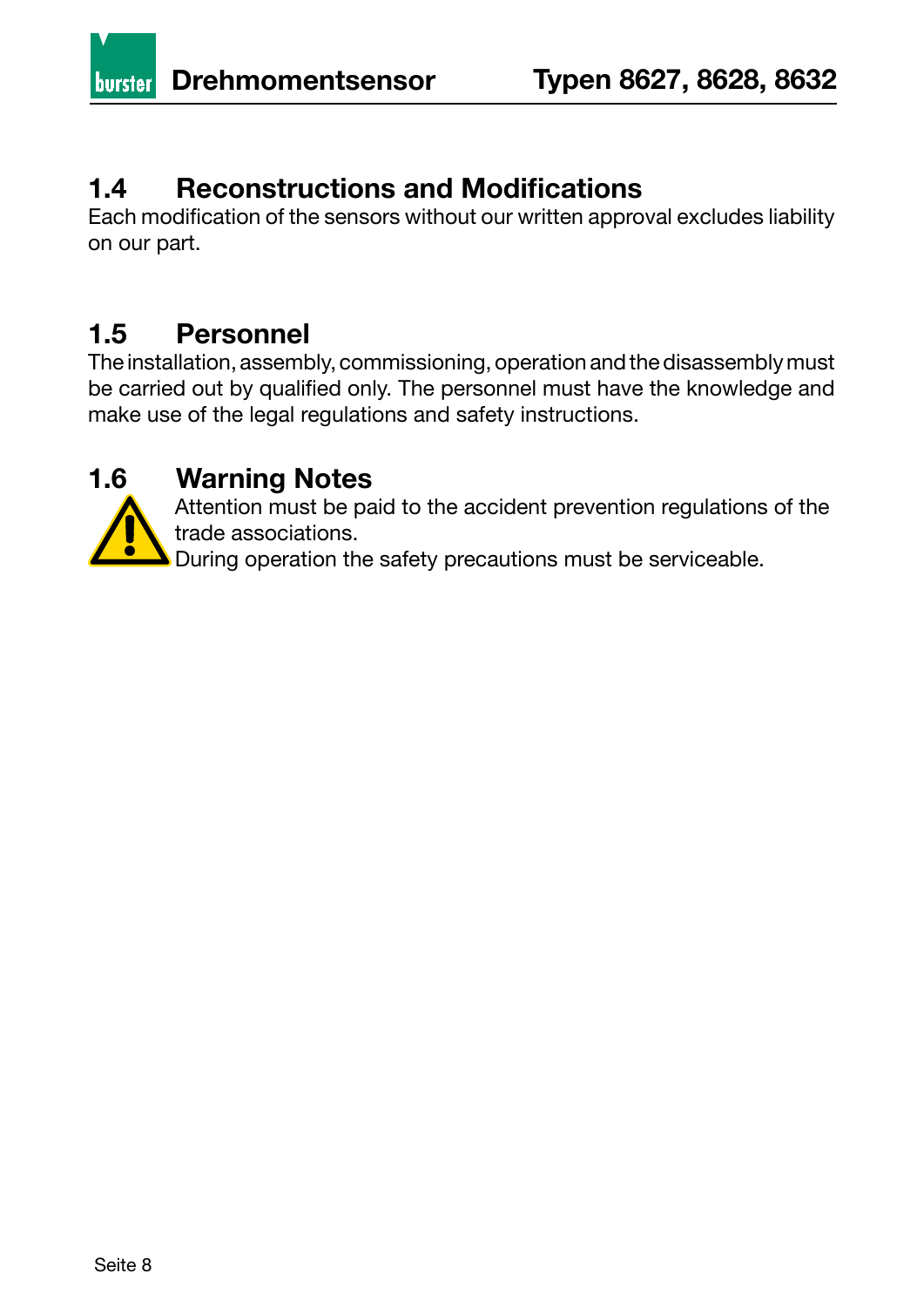## **2. Term Definitions**

#### **2.1 Terms**

#### **Measuring side:**

Shaft connection in which the torque to be measured is applied. Usually this side has the smallest moment of inertia.

#### **Dive side:**

The shaft end on the opposite side of the measuring side with the larger moment of inertia. A static torque sensors the housing is fastened on this side.

#### **Low torque resistance side:**

The shaft of the arrangement (drive, load) which can be turned considerably smaller with torque than the nominal torque sensor  $M \ll M_{\text{nenn}}$ .

### **2.2 Definition of the Pictogram on the Torque Sensors**

The measuring side of the torque sensor is designated as follows:



More information can be found on the data sheet if needed.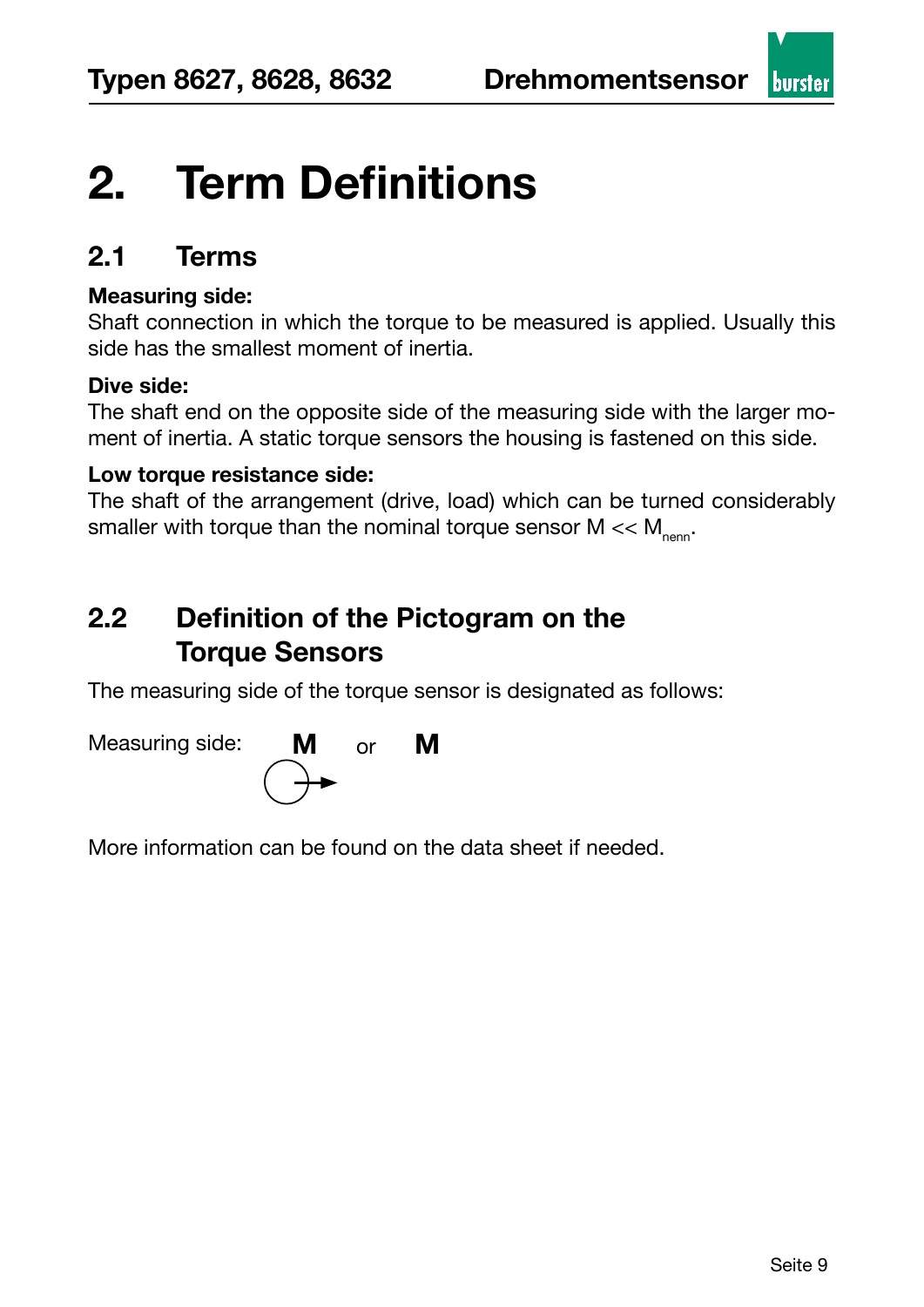**burster** 

## **3. Product Description**

The sensor measures static and dynamic torques. The mounting position of the torque sensor is horizontally or vertically.

Caution: It is to be differentiated between measuring side and drive side, see data sheet of the sensor on the burster website.

### **3.1 Mechanical Setup**

The sensor do not contain rotary parts.

They consist of a torsion body with different connection possibilities (flanges, shaft, square, hexagonal etc.). The torsion body, applied with strain gauges, is protected by a housing. A plug or a cable connection is fixed at the housing.



### **3.2 Electrical Setup**

The strain gauge full bridge is directly

connected at the plug or at the cable.



Basic sketch ot the strain gauge full bridge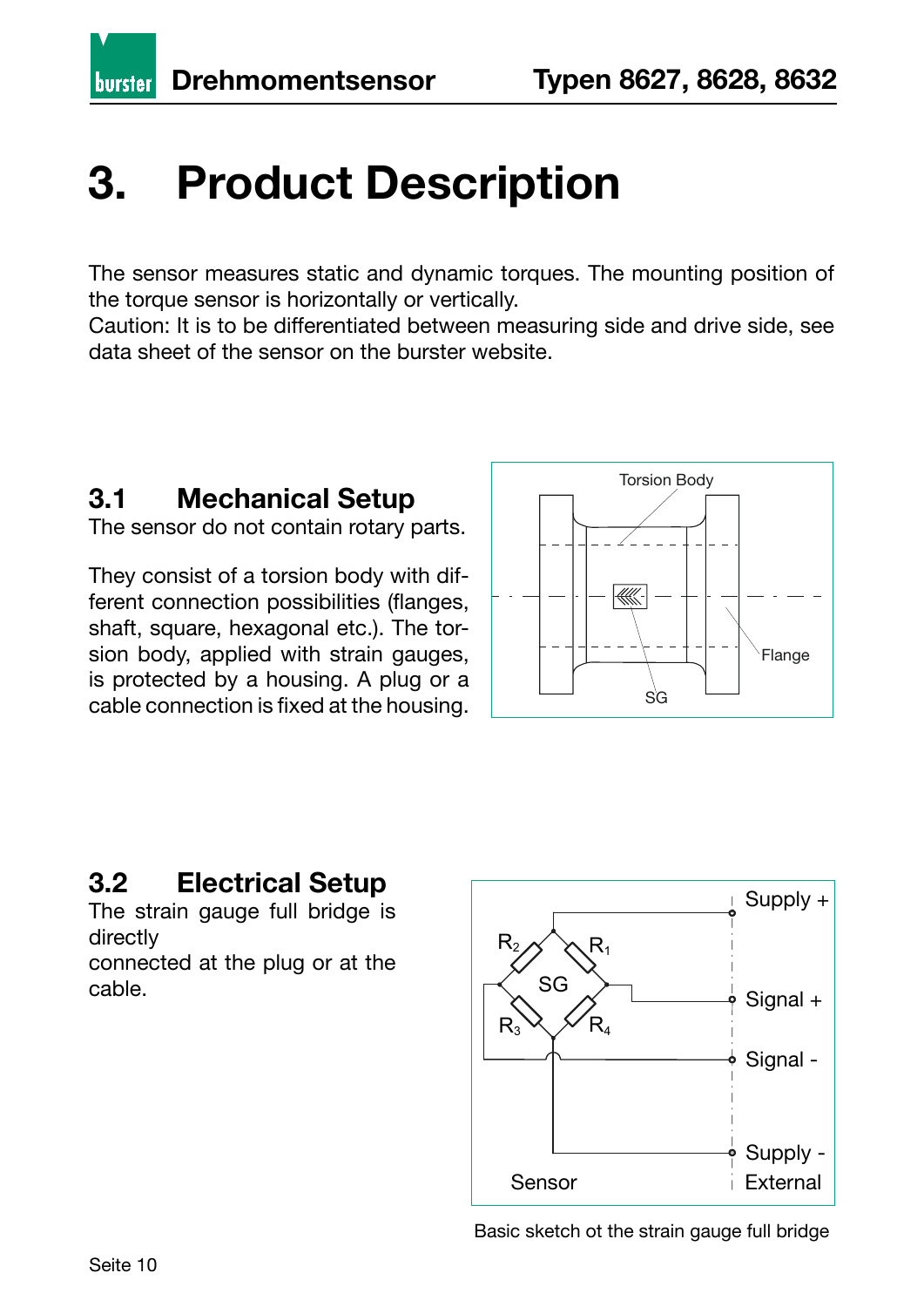## **4. Mechanical Assembly**

**Caution:** During the assembly inadmissibly large forces may not act on the sensor or the couplings. At small torque (< 20 Nm) connect the sensor electrically during the assembly and observe the signal, the measurement signal ma not exceed the limit values.

During the assembly the sensor must be supported to protect it from failing down.

It is to differentiated between measuring side and drive side of the sensor. The housing is fixed at the drive side or of the sensor.

**Caution** at permutation of drive side and measuring side.

- ► The cable connection can influence the torque measurement.
- ► At dynamic measurements, the measured value can be influenced by the inert masses of the housing.

Measuring side - see corresponding data sheet.

#### **4.1 Sensors up to 15 Nm**

Sensors with nominal torques up to 15 Nm are very sensitive regarding overload; therefore treat the sensor with great caution.

- 1. Connect the sensor electrically during the assembly and watch the signal; the measuring signal may not exceed the limit values.
- 2. Align the arrangement before the parts are firmly connected.
- 3. Mount the sensor at the **low torque resistance side** first, then at the stationary side. (This avoids impermissibly large torques from acting on the sensor.)
- 4. Counter-hold by hand, so that impermissibly large torques or disturbance variables can not act on the torque sensor.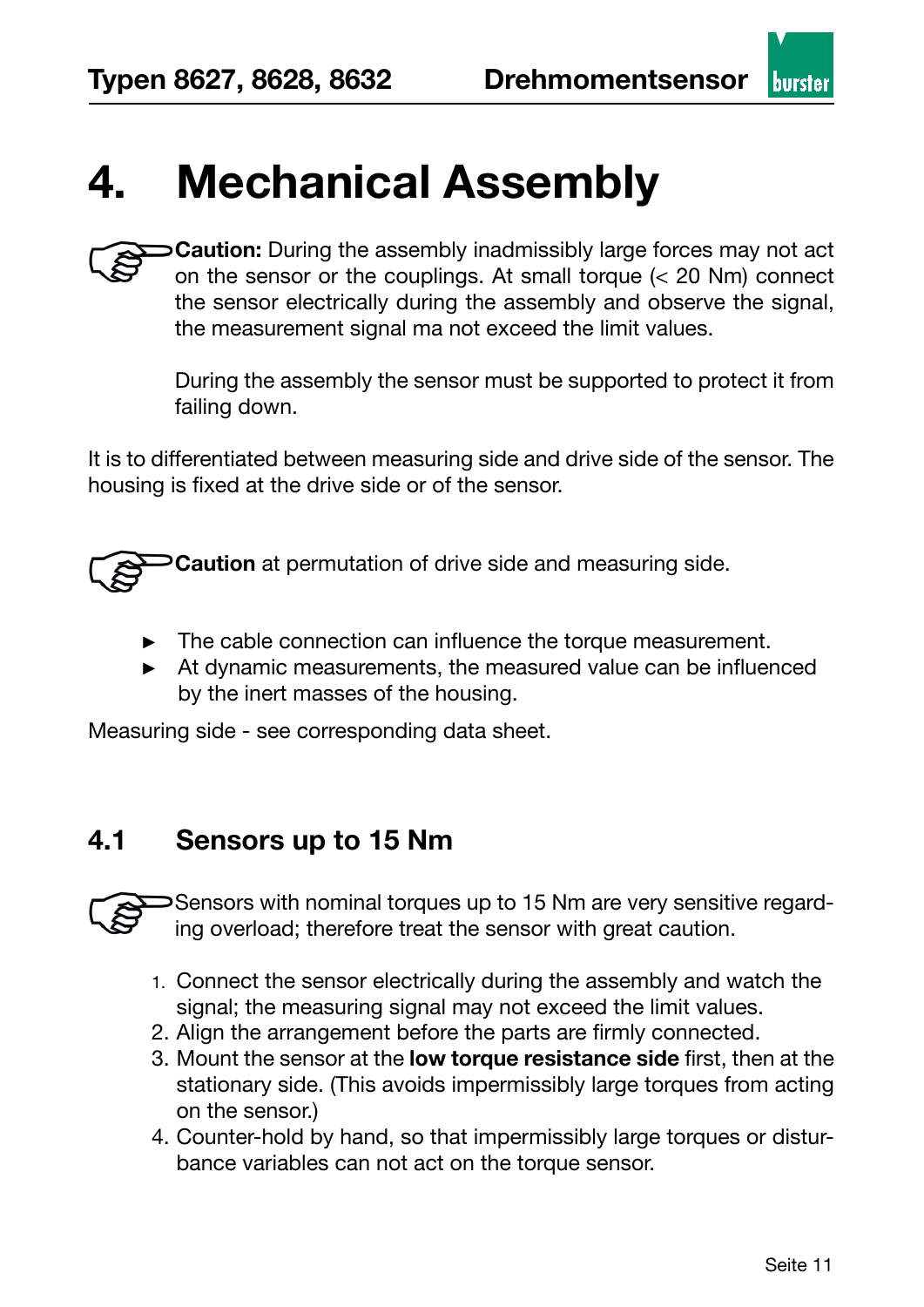**burster** 

#### **4.2 Flange Connection**

Before the assembly, flanges must be cleaned with dissolver (e.g. acetone), no foreign particles may adhere to them. The surface of the flange must indicate a evenness of at least 0.02 mm.

Tighten screw consistently. The flange may not slip while torque is applied (surface pressure), if necessary use fitting bolts.

#### **4.3 Shaft Connection**

The shaft must be cleaned with dissolver (e.G. acetone) before the assambly, no foreign particles may adhere to them.

The hub must fit corresponding to the connection.

#### **4.4 Inside Square and Outside Square**

The inside and outside square must be cleaned before the assembly. No foreign particles may adhere to them.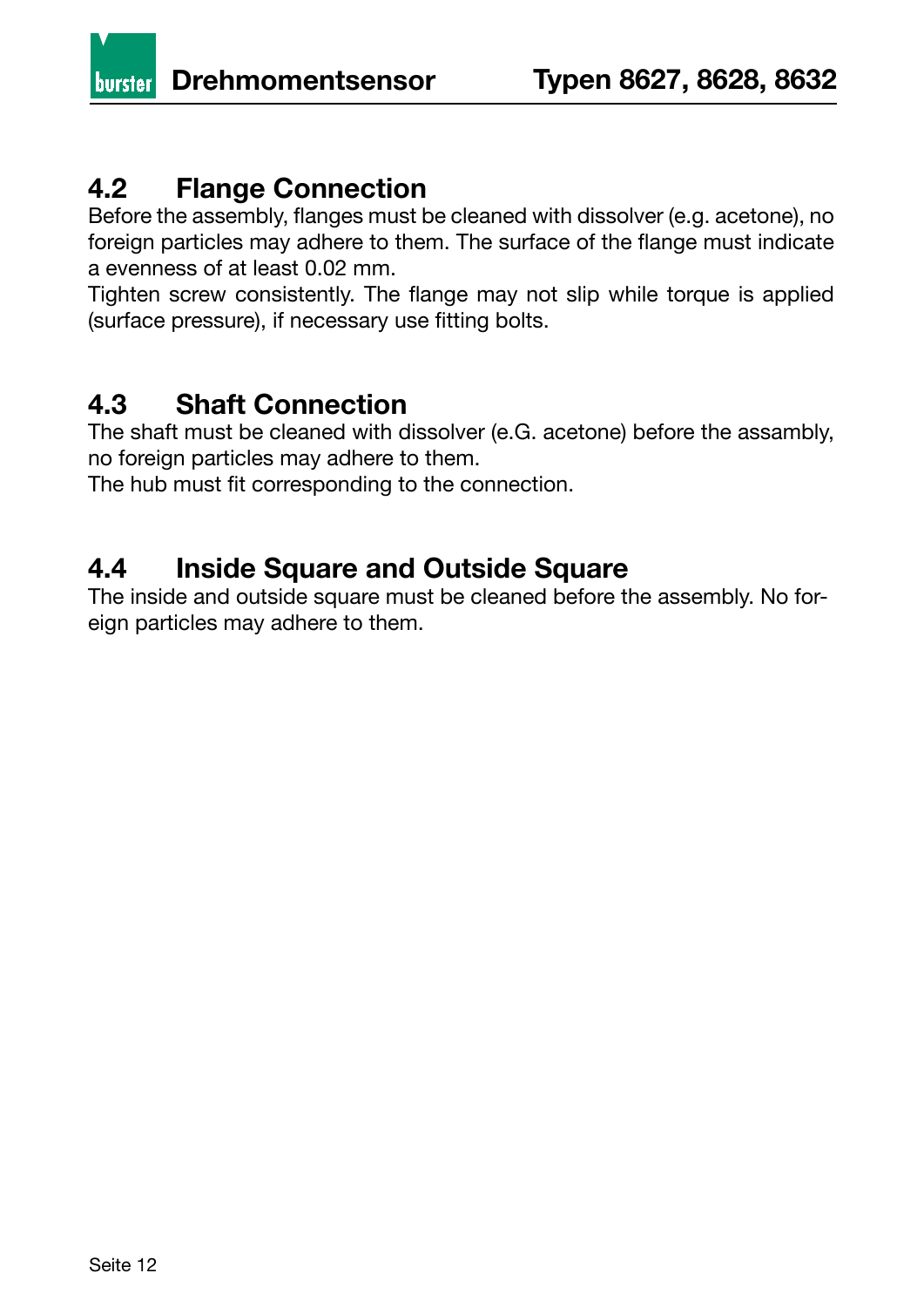## **5. Electrical Connection**

## **5.1 Pin Connection (model 8627, 8628)**

| 6 pin          | <b>Function</b> | <b>3</b> Schirm/shield                 |
|----------------|-----------------|----------------------------------------|
|                | SG excitation - | $\bigcirc$ gelb/yellow<br>2 weiß/white |
| $\overline{2}$ | SG excitation + |                                        |
| 3              | <b>Shield</b>   |                                        |
| 4              | SG signal +     | <b>5</b> grün/green<br>∪braun/brown    |
| 5              | SG signal -     |                                        |
| 6              |                 |                                        |
|                |                 |                                        |
|                |                 |                                        |
| 7 pin          | <b>Function</b> | $\bigcirc$ gelb/yellow                 |
|                | SG excitation - | <b>5</b> grün/green<br>3 Schirm/shield |
| $\overline{2}$ | SG excitation + |                                        |
| 3              | <b>Shield</b>   | $\circledcirc$<br><b>2</b> weiß/white  |
| 4              | SG signal +     |                                        |
| 5              | SG signal -     |                                        |
| 6              |                 | ⑦<br>$\mathfrak D$ braun/brown         |

View: Socket on soldering side

### **5.2 Free Cable Ends (model 8632)**

| <b>Wire</b> | <b>Function</b> |  |
|-------------|-----------------|--|
| brown       | SG excitation - |  |
| white       | SG excitation + |  |
| yellow      | SG signal +     |  |
| green       | SG signal -     |  |
| netting     | Shield          |  |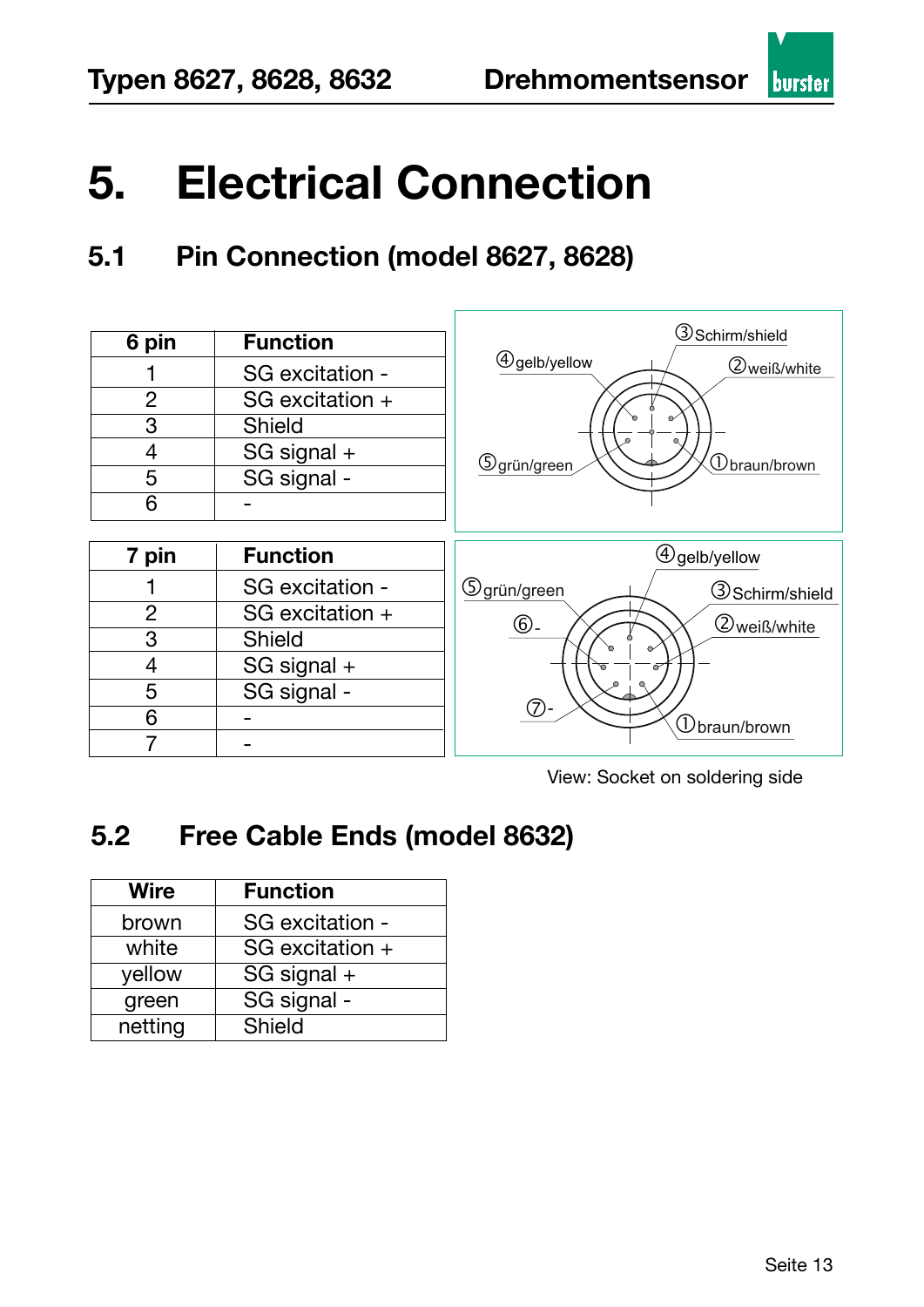## **5.3 Cable**

Only use a shielded cable with preferably small capacity. We recommend measuring cables from our product range. They have been tested in combination with our sensors and meet the metrological requirements.

### **5.4 Shielding Connection**

In combination with the sensor and the external electronics, the shield forms a Faraday Cage. By this, electro-magnetic disturbances do not have any influence on the measurement signal.

At potential difference problem we recommend to ground the sensor.

#### **5.5 Extension Cable**

**Caution:** Depending on bridge resistance and wire cross section, the measuring cable length enters into the characteristic value of the sensor. Therefore order the sensor together with the extension cable and the calibration at burster praezisionsmesstechnik gmbh & co kg.

Dependence of the characteristic value on the cable length:

| 0.028%<br>$0.14$ mm <sup>2</sup><br>$0.08\%$<br>$0.28 \Omega$<br>$0.04\%$<br>$0.25$ mm <sup>2</sup><br>0.023%<br>0.046%<br>0.016%<br>$0.16 \Omega$ | Wire-<br>cross<br>section | Cable resistance  <br>per m | Deviation per m<br>cable length at<br>bridge resistance<br>$350 \Omega$ | Deviation per m<br>cable length at<br>bridge resistance<br>700 Ω | Deviation per m<br>cable length at<br>bridge resistance<br>1000 $\Omega$ |
|----------------------------------------------------------------------------------------------------------------------------------------------------|---------------------------|-----------------------------|-------------------------------------------------------------------------|------------------------------------------------------------------|--------------------------------------------------------------------------|
|                                                                                                                                                    |                           |                             |                                                                         |                                                                  |                                                                          |
|                                                                                                                                                    |                           |                             |                                                                         |                                                                  |                                                                          |
|                                                                                                                                                    | $0.34$ mm <sup>2</sup>    | $0.12 \Omega$               | 0.034%                                                                  | 0.017%                                                           | 0.012%                                                                   |

Cable resistance  $= 2$  x resistance of the cable length (both feed lines of the sensor). The sensor with the ordered cable length are calibrated at burster praezisionsmesstechnik gmbh & co kg. Therefore the cable length does not need to be considered in this case.

### **5.6 Running of Measuring Cables**

Do not ran measuring cables together with control or heavy-current cables. Always assure that large distance is kept to engines, transformers and contractors, because their stray fields can lead to interferences of the measuring signals. If troubles occur through the measuring cable, we recommend to run the cable in a grounded steel conduit.

Seite 14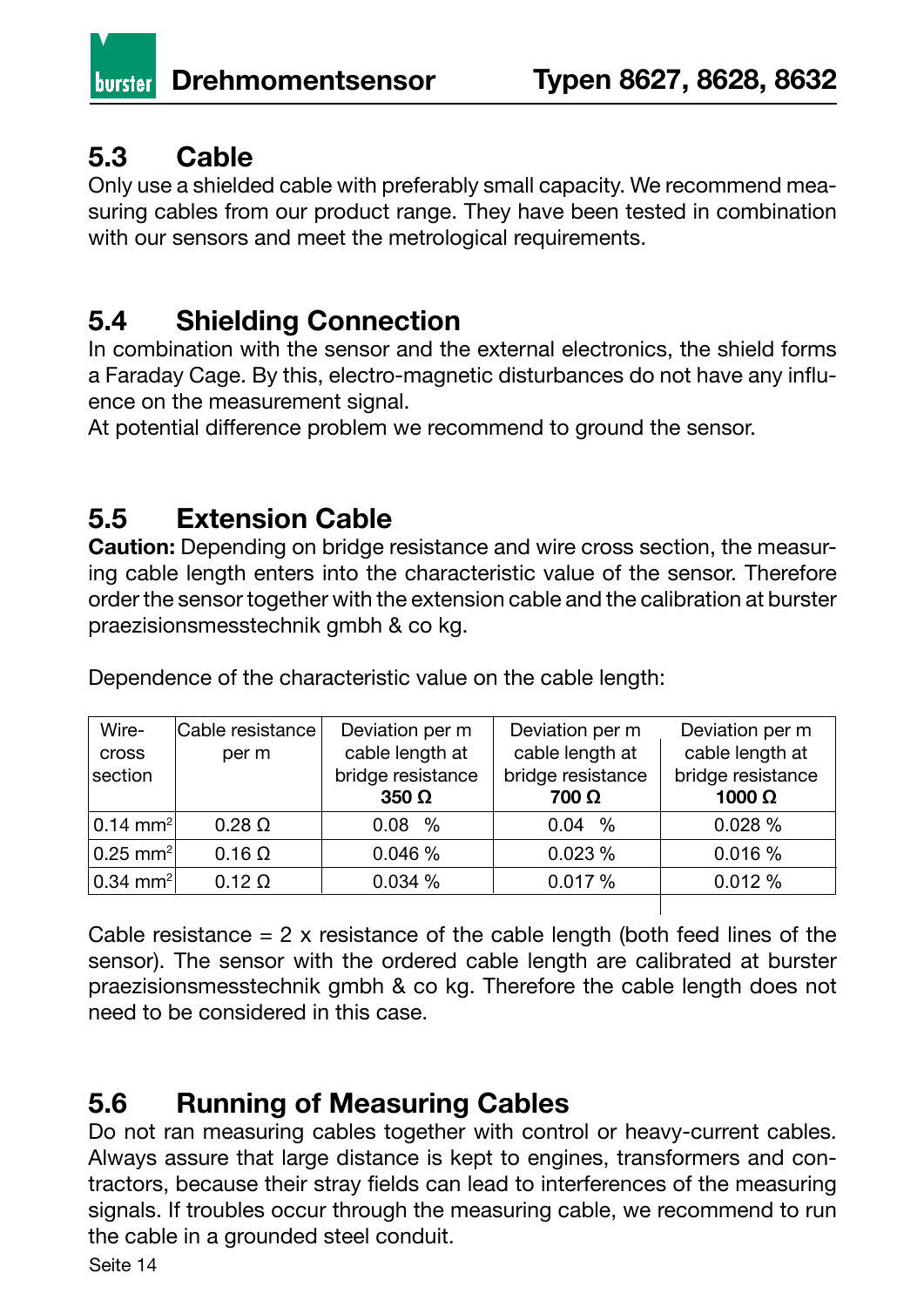

## **6. Measuring**

#### **6.1 Engaging**

The warming-up period of the torque sensor is approx. 5 min. Afterwards the measurement can be started.



The warming-up period of the torque sensor is approx. 5 min.

## **6.2 Direction of Torque**

Torque mains clockwise or clockwise torque if the torque acts clockwise when facing the shaft end. In this case a positive electrical signal is obtained at the output. Torque sensors by burster praezisionsmesstechnik gmbh & co kg can measure both, clockwise and counter-clockwise direction.

### **6.3 Static / Quasi-Static Torques**

Static and/or quasi-static torque is a slowly changing torque. The calibration of the sensor occurs statically on a calibration device. The applied torque may accept any value up to the nominal torque.

### **6.4 Dynamic Torques**

#### **6.4.1 General**

The static calibration procedure of torque sensors is also valid for dynamic applications.

#### **Note:**

The frequency of torques must be smaller than the natural frequency of the mechanical measurement setup.

The band width must be limited to 70 % of the nominal torque.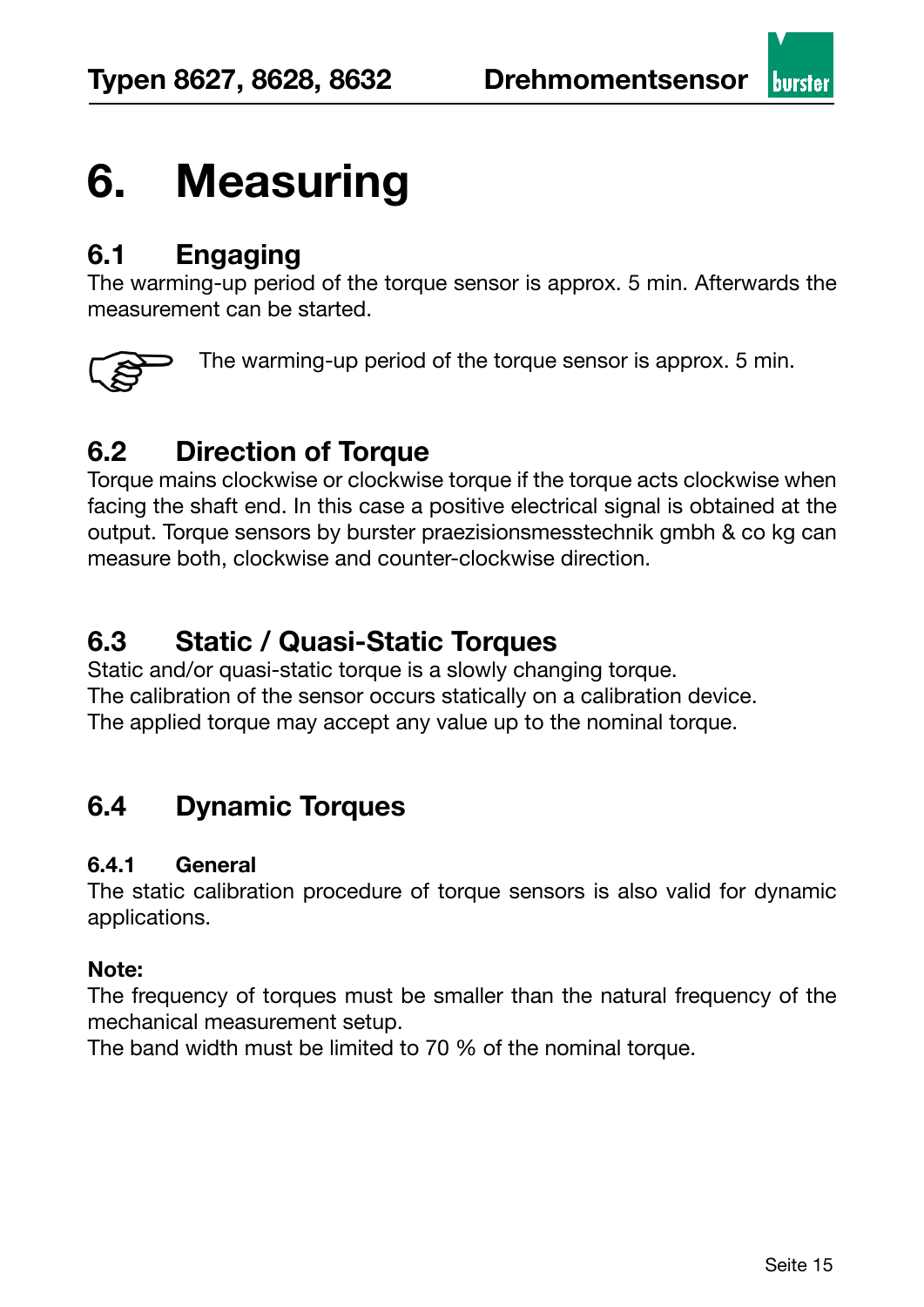

#### **6.4.2 Natural Resonances**

Estimate of the mechanical natural frequencies:

$$
f_0 = \frac{1}{2 \cdot \pi} \cdot \sqrt{c \cdot \left(\frac{1}{J_1} + \frac{1}{J_1}\right)} \cdot \frac{f}{c}
$$





Further methods for the calculation of natural resonances are corresponding purchasable programs or books /e.g. Holzer-Procedure, Dubbel, Taschenbuch für den Maschinenbau, Springer Verlag).



Operation of the device in natural resonance can lead to permanent damages.

#### **6.5 Disturbance Variables**

By disturbances, measured value falsifications can occur by

- ► vibrations,
- $\triangleright$  temperature gradients in the torque sensors,
- ► temperature changes,
- ► electrical disturbances,
- ► magnetic disturbances,
- ► EMC (electromagnetic disturbances),

therefore avoid these disturbance variables by decoupling of vibrations, covers, etc.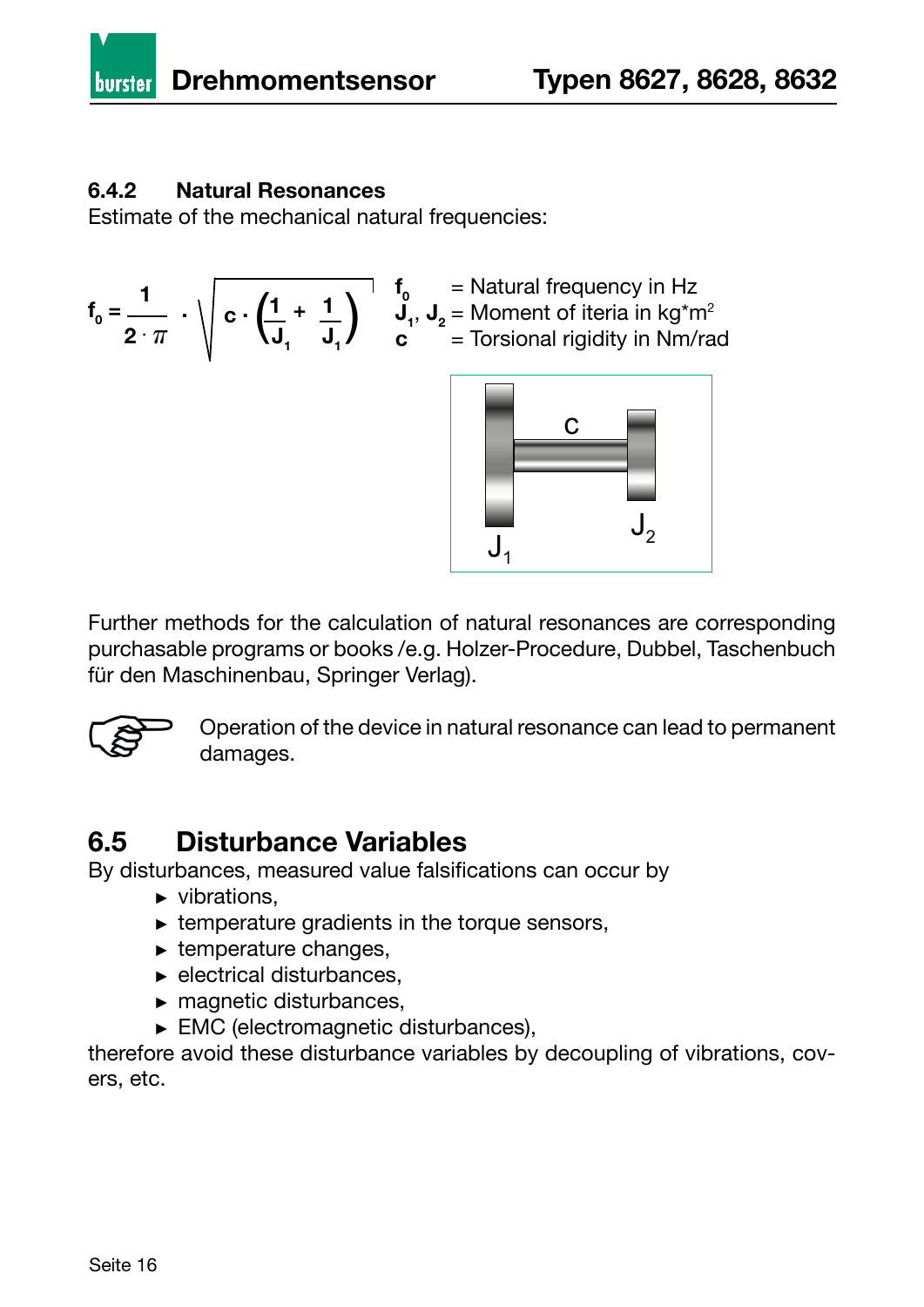

## **7. Maintenance**

## **7.1 Maintenance Schedule**

| Action                                    | Frequency       | Date | Date | Date |
|-------------------------------------------|-----------------|------|------|------|
| Control of cables and connectors 1 x p.a. |                 |      |      |      |
| Calibration                               | $<$ 26 months   |      |      |      |
| Control of fixation                       | $1 \times p.a.$ |      |      |      |
| (flanges, shafts)                         |                 |      |      |      |

### **7.2 Trouble Shooting**

| <b>Problem</b>         | <b>Possible Cause</b>            | <b>Trouble Shooting</b>                                                                                                                  |
|------------------------|----------------------------------|------------------------------------------------------------------------------------------------------------------------------------------|
| No signal              | No sensor excitation             | $\triangleright$ Outside of permissible range<br>$\triangleright$ Connect excitation<br>$\triangleright$ Cable defect<br>No mains supply |
|                        | Signal output connected<br>wrong | Connect output<br>correctly<br>$\blacktriangleright$ Evaluation electronics defect                                                       |
| Sensor does            | Shaft not clamping               | $\triangleright$ Clamp correctly                                                                                                         |
| not react to<br>torque | No power supply                  | Outside of permissible range<br>Connect supply<br>$\triangleright$ Cable defect<br>No mains supply                                       |
|                        | Cable defect                     | $\blacktriangleright$ Repair cable                                                                                                       |
|                        | Connector connected<br>wrong     | ► Connect correctly                                                                                                                      |
| Signal has<br>dropouts | Cable defect                     | $\blacktriangleright$ Repair cable                                                                                                       |
| Zero point             | Cable defect                     | $\blacktriangleright$ Repair cable                                                                                                       |
| outside of             | Shaft mounted distorted          | $\triangleright$ Mount correctly                                                                                                         |
| tolerance              | Distorted shaft string           | $\triangleright$ Release from distortion                                                                                                 |
|                        | Strong lateral forces            | Reduce lateral forces                                                                                                                    |
|                        | Shaft overloaded                 | Send to manufacturer                                                                                                                     |
| Wrong torque           | Calibration not correct          | $\triangleright$ Re calibrate                                                                                                            |
| indication             | Sensor defect                    | Repair by manufacturer                                                                                                                   |
|                        | Torque shunt                     | $\blacktriangleright$ Eliminate shunt                                                                                                    |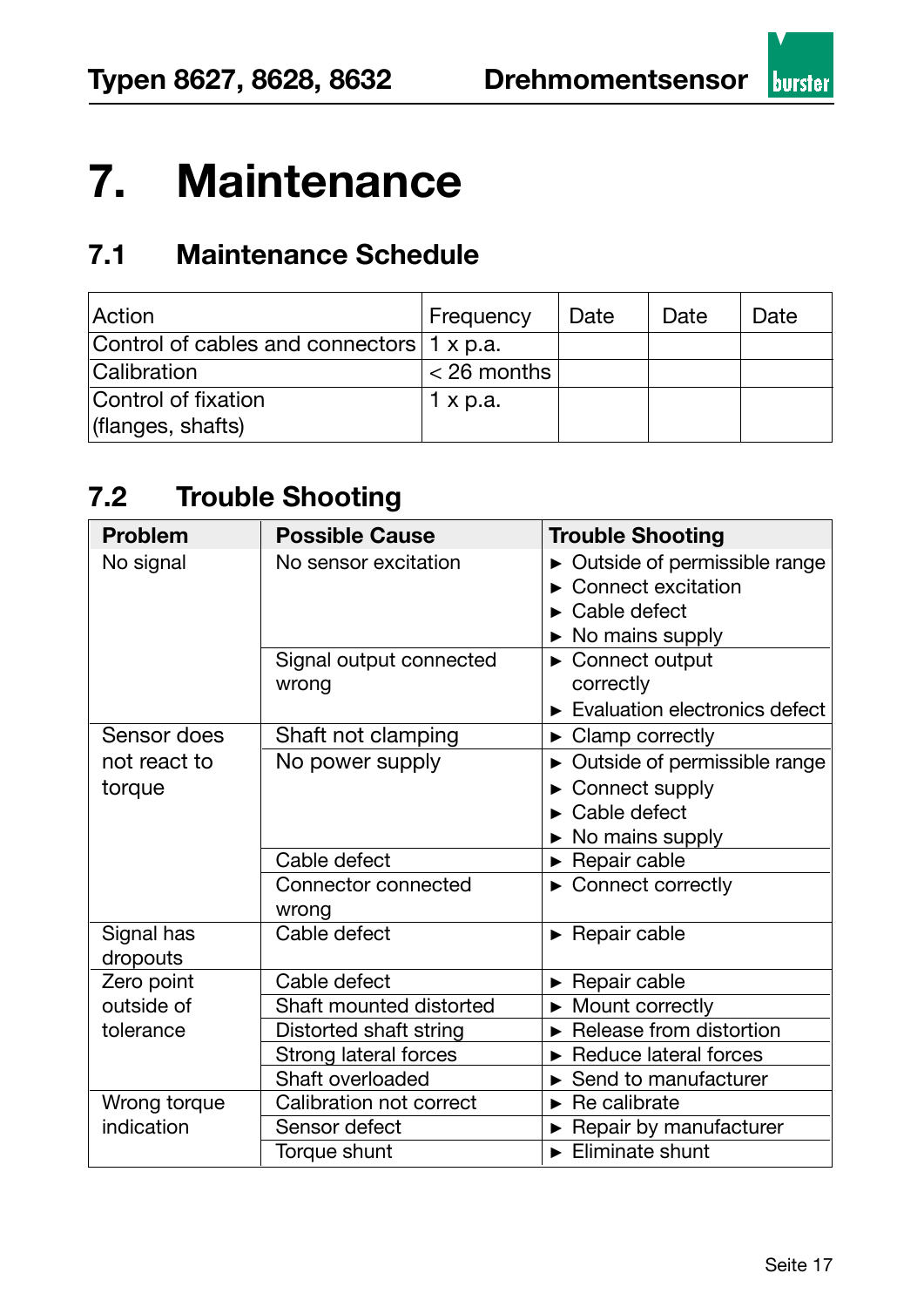**burster** 

## **8. Decommission**

- ► All sensors must be dismantled professionally.
- ► Do not strike sensor housing with tools.
- ► Do not apply bending moments on the sensor, e.g. through levers.
- ► The torque sensor must be supported to avoid falling down during the dismantling.

# **9. Transportation and Storage**

The transportation of the sensor must occur in suitable packing. For smaller sensors, stable cartons which are well padded are sufficient (e.g. air cushion film, epoxy crisps, paper shaving). The sensor should be tidily packed into film. Larger sensor should be packed in cases.

#### **9.1 Transportation**

Only release well packed sensors for transportation. The sensor should not be able to move back and forth in the packing. The sensors must be protected from moisture.

Only use suitable means of transportation.

### **9.2 Storage**

The storage of the sensors must occur in dry, dust-free rooms, only. Slightly lubricate shafts an flanges with oil before storing (rust).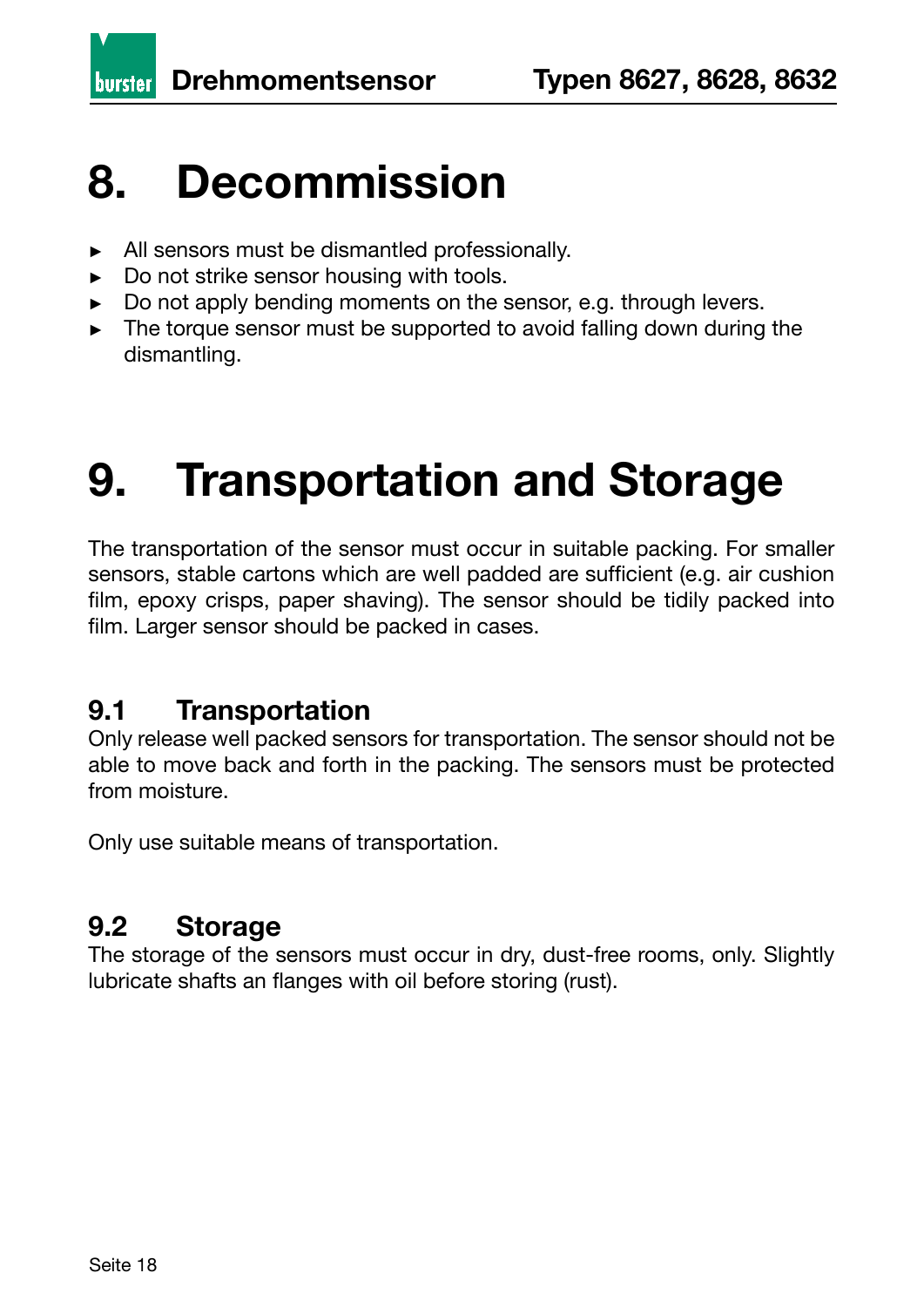**hurste** 

# **10. Disposal**

Please fulfill your legal obligations and dispose of unserviceable equipment in accordance with applicable legal requirements. Thus you contribute to environmental protection.

# **11. Calibration**

At the time of delivery, torque sensors have been adjusted and tested with traceable calibrated measuring equipment at factory side. Optionally, a calibration of the sensors can be carried out.

#### **11.1 Proprietary Calibration**

Acquisition of measurement points and issuing of a calibration protocol traceable calibrated measuring equipment is being used for the calibration. The sensor data are being checked during this calibration.

### **11.2 DKD/DAkkS Calibration**

The calibration of the sensor is carried out according to the guidelines of the DKD/DAkkS. The surveillance of the calibrating-laboratory takes place by the DKD/DAkkS. At this calibration, the uncertainly of measurement of the torque sensors is determined. Further information can be obtained burster praezisionsmessgeräte gmbh & co kg.

## **11.3 RE-Calibration**

The re-calibration of the torque sensor should be carried out after 26 months. at the latest.

Shorter intervals are appropriate:

- ► overload of the sensor,
- $\blacktriangleright$  after repair.
- $\blacktriangleright$  after inappropriate handling,
- $\blacktriangleright$  demand of high-quality standards,
- ► special traceability requirements.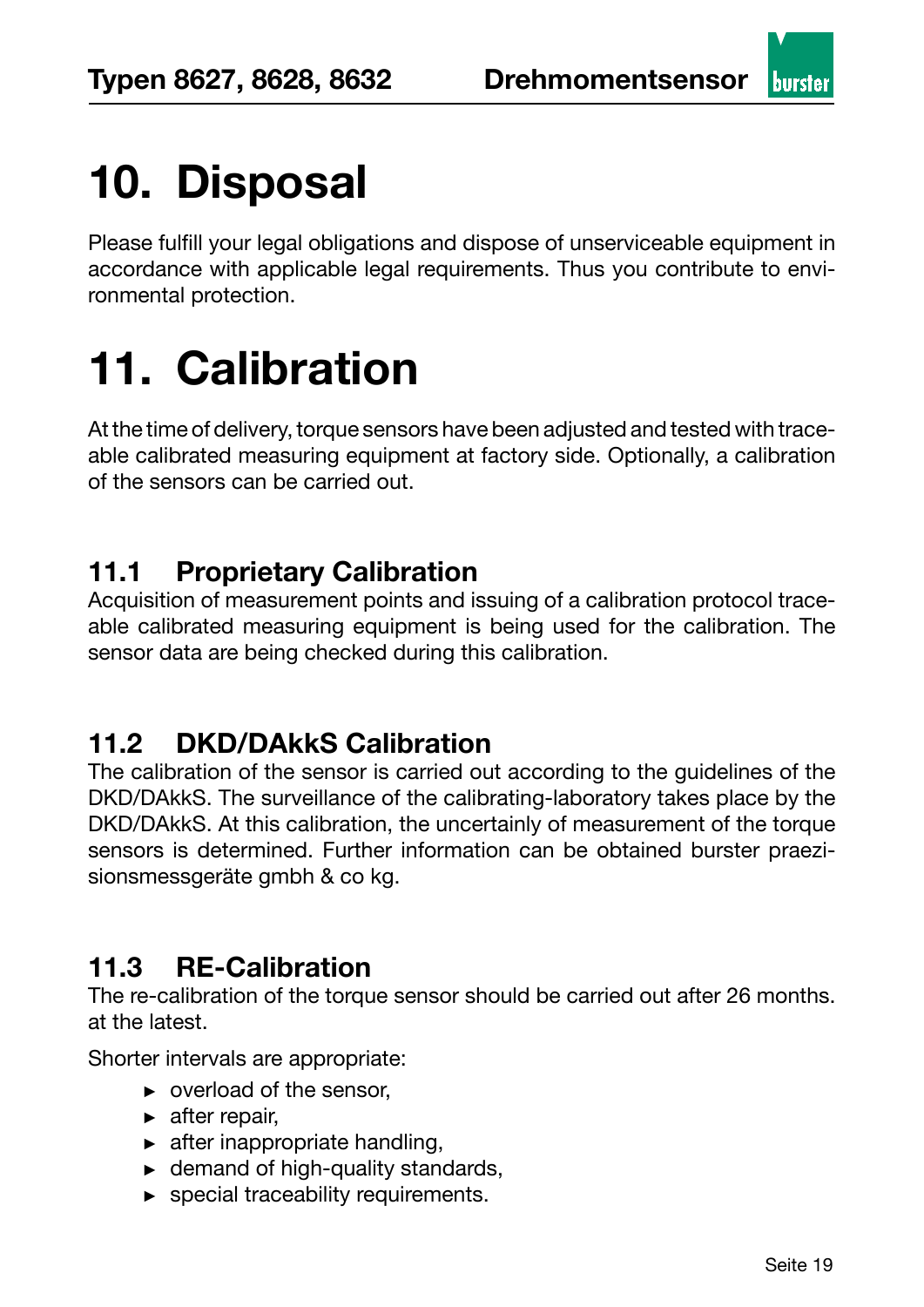**burster** 

# **12. Technical Data**

## **12.1 General Technical Data**

E lectrical values Resistor bridge (full bridge): foil strain gauge 350 Ω, nominal\* Deviation from the indicated values are possible. Excitation voltage: 2 ... 12 V. recommended 10 V Nominal value: standard, 1 mV/V model 8627-5010: 0.5 mV/V Environmental coditions Operating temperature range:  $-15$  C  $... + 55$  °C Nominal temperature of operating range:  $-5 °C ... + 45 °C$ Sensitivity of temperature effects: at zero  $\pm 0.01$  % F.S./K on spain  $\pm 0.003$  % Rdg./K Mechanical values Non-linearity: model  $8627 + 0.1 \%$  F.S. models  $8628/8632 + 0.2 % F.S.$ Hysteresis: model  $8627 + 0.1 \%$  F.S. models  $8628/8632 + 0.2 \% ES$ . Repeatability:  $\pm 0.1 \%$  F.S. Dynamic load:

Utility moment: 130 % of nominal value Max. utility moment (static):

 150 % of nominal value Overload moment (static):

> 300 % of nominal value

recommended  $\leq 70$  % of nominal value Twist angle by nominal load: approx. 0.2° Material: steel, 1.2826 res. 1.2738 Degree of protection: acc. EN 60529 IP50

Pins assigment: see chapter 5.

### **12.2 Technical Data Model 8627**

Mechanical connection: both ends with flag Electrical connection:

6 pins plug connection

Mating connector (cable coupling):

 6 pole model 9953 (one included in scope of delivery)